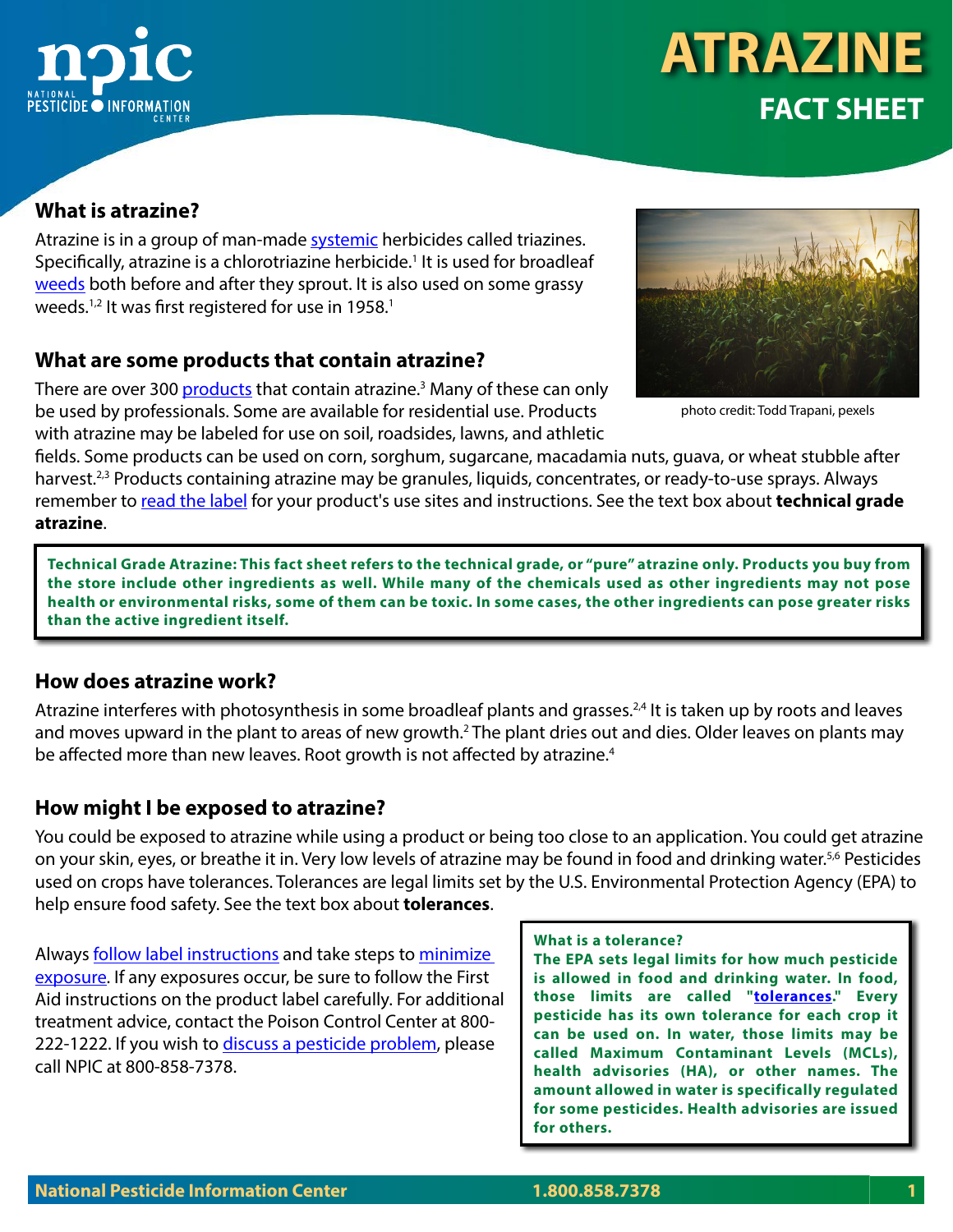

#### **What are some signs and symptoms from a brief exposure to atrazine?**

Atrazine is very low in toxicity if breathed in.<sup>5</sup> Symptoms may include a runny nose.7 It is not considered an eye irritant but swelling or redness may occur if it gets in the eyes. $1,8$ 

Skin exposure to atrazine may cause mild irritation, redness, or swelling.<sup>7,8</sup> Atrazine is low in toxicity if it touches the skin. It is not considered a skin sensitizer. This means that allergic reactions after multiple exposures are not likely.<sup>1</sup>



photo credit: tarkan36, pixabay

If atrazine is eaten, it is low in toxicity.<sup>1</sup> People who accidentally ate atrazine had nose bleeds, swelling of the face, salivation, and drooping eyelids.<sup>7,8</sup> They also had goosebumps, muscle weakness, fatigue, tremors, and difficulty breathing.<sup>7</sup>

When rats ate enough atrazine to almost kill them, they had increased activity followed by slowing, incoordination, and muscle spasms. $^9$  Systemic toxicity from atrazine is not expected unless a large amount is eaten. $^{10}$ 

| <b>TOXICITY CLASSIFICATION - ATRAZINE<sup>1</sup></b> (see the text box about mg/kg) |                                                                                                                                              |                                                                                  |                                                                              |                                                                             |
|--------------------------------------------------------------------------------------|----------------------------------------------------------------------------------------------------------------------------------------------|----------------------------------------------------------------------------------|------------------------------------------------------------------------------|-----------------------------------------------------------------------------|
|                                                                                      | <b>High Toxicity</b>                                                                                                                         | <b>Moderate Toxicity</b>                                                         | <b>Low Toxicity</b>                                                          | <b>Very Low Toxicity</b>                                                    |
| <b>Acute Oral</b><br>$LD_{50}$                                                       | $\leq 50$ mg/kg                                                                                                                              | $> 50 - 500$ mg/kg                                                               | $> 500 - 5000$ mg/kg                                                         | $>$ 5000 mg/kg                                                              |
| <b>Inhalation</b><br>$LC_{50}$                                                       | $\leq$ 0.05 mg/L                                                                                                                             | $> 0.05 - 0.5$ mg/L                                                              | $> 0.05 - 2.0$ mg/L                                                          | $>$ 2.0 mg/L                                                                |
| <b>Dermal</b><br>$LD_{50}$                                                           | $\leq$ 200 mg/kg                                                                                                                             | $>$ 200 - 2000 mg/kg                                                             | $>$ 2000 – 5000 mg/kg                                                        | $>$ 5000 mg/kg                                                              |
| <b>Primary Eye</b><br><b>Irritation</b>                                              | <b>Corrosive (irreversible)</b><br>destruction of ocular tissue) or<br>corneal involvement or irritation<br>persisting for more than 21 days | <b>Corneal involvement or other</b><br>eye irritation clearing in 8 - 21<br>days | Corneal involvement or other<br>eye irritation clearing in 7 days<br>or less | <b>Minimal effects clearing in less</b><br>than 24 hours                    |
| <b>Primary Skin</b><br><b>Irritation</b>                                             | <b>Corrosive (tissue destruction</b><br>into the dermis and/or scarring)                                                                     | Severe irritation at 72 hours<br>(severe erythema or edema)                      | <b>Moderate irritation at 72 hours</b><br>(moderate erythema)                | <b>Mild or slight irritation at 72</b><br>hours (no irritation or erythema) |

The shaded boxes reflect the signs and symptoms from a brief exposure discussed in this fact sheet. Modeled after the U.S. Environmental Protection Agency, Office of Pesticide Programs, Label Review Manual, Chapter 7: Precautionary Statements. https://www.epa.gov/sites/default/files/2018-04/ documents/chap-07-mar-2018.pdf.

You may be wondering why the "High Toxicity" column has smaller numbers than the "Low Toxicity" column. This is because if a smaller amount of the pesticide caused a health effect, it's more toxic. If it takes a larger amount of the pesticide to cause a health effect, it's less toxic.

#### **What is a mg/kg?**

**"Mg/kg" is a way to measure a chemical dose. This can tell us how toxic a chemical is. "Mg" means milligrams of a chemical. "Kg" means one kilogram of an animal's body weight. Something that is highly toxic may kill a person with a very small amount of chemical. If something is very low in toxicity, it may take much more for that same person to become very sick or die.**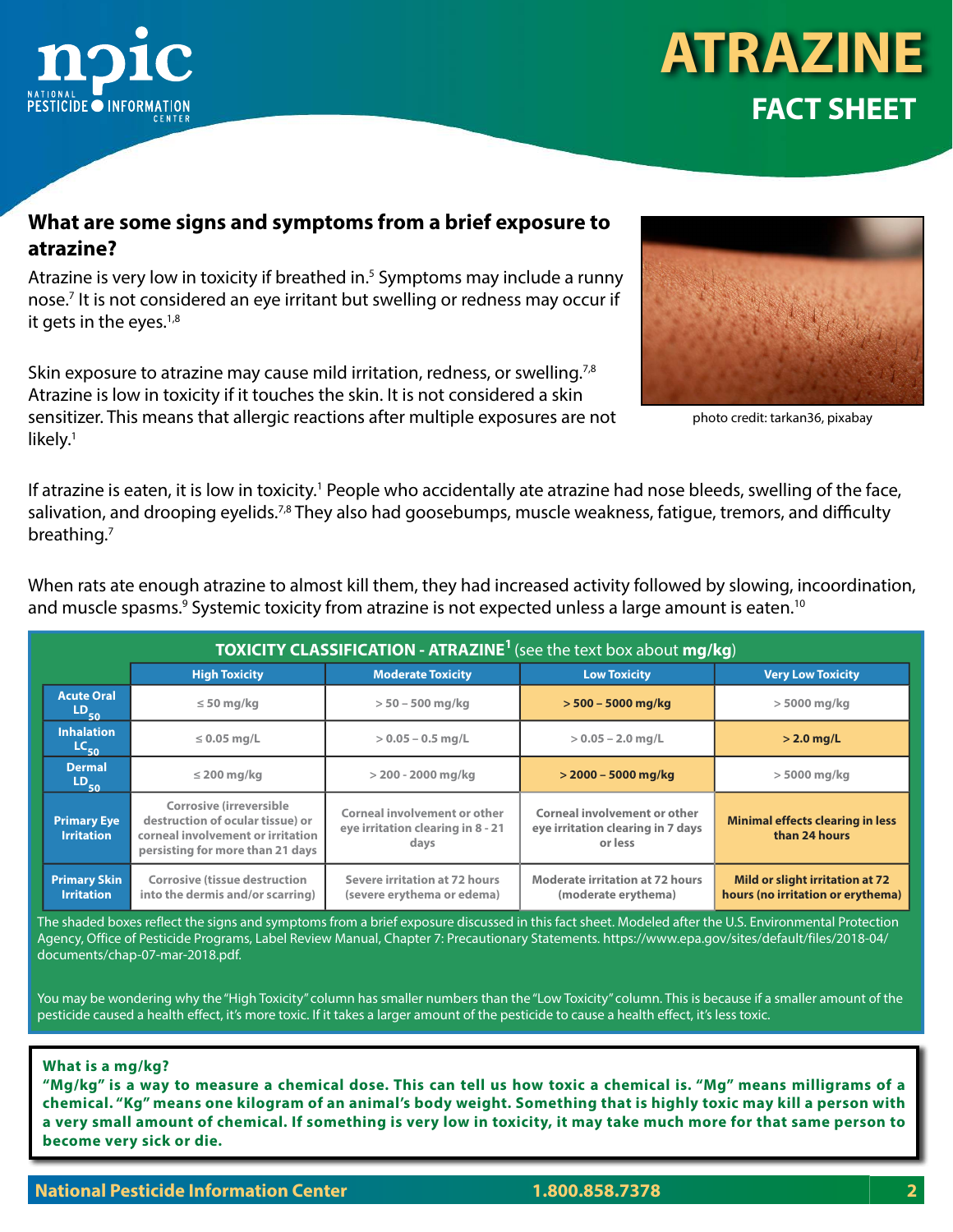



#### **What happens to atrazine when it enters the body?**

Atrazine does not easily pass through the skin. After it was left on human skin for 24 hours, about 6% of the dose was absorbed.<sup>5</sup> It is not likely to build up in the body.<sup>7,11</sup> As it moves through the body, it may be found in the liver, ovary, kidney, red blood cells, and fat.<sup>5,9</sup>

In a study with monkeys, atrazine was highest in blood plasma within 1 hour. The plasma half-life was 4 hours. Metabolites of atrazine had half-lives of 2.8 and 17.8 hours.<sup>5</sup>

It is excreted in the urine and feces. Urinary excretion of atrazine peaked 1-2 days after exposure.<sup>5,9</sup> Fecal elimination peaked around 2-4 days. After rats ate atrazine, about 95% of the dose was gone from their bodies within 7 days.<sup>5</sup>

#### **Is atrazine likely to contribute to the development of [cancer?](http://npic.orst.edu/ingred/cheminfo.html#cancer)**

Atrazine does not alter or damage genes in humans and animals.<sup>5,12,13,14</sup> Female rats exposed to atrazine developed breast tumors. However, these tumors were not considered relevant to humans by a scientific advisory panel. This was because of differences in rat and human female reproductive systems.<sup>5</sup> EPA classified atrazine as "not likely to be carcinogenic to humans".<sup>1,5</sup>

The World Health Organization's (WHO) International Agency for Research on Cancer considers atrazine to be "not classifiable as to its carcinogenicity to humans".15 However, the Food and Agriculture Organization of the United Nations and WHO concluded that atrazine is "not likely to pose a carcinogenic risk to humans".<sup>14</sup>

#### **Has anyone studied non-cancer effects from long-term exposure to atrazine?**

Atrazine affected liver cells in rats after they were given 400 mg/kg per day for 14 days. They also lost weight and had difficulty moving.<sup>16</sup> Dogs fed atrazine at 34 mg/kg per day for one year had increased and irregular heart rates. They also had enlarged hearts with fluid inside the heart's membrane.<sup>11</sup>

Rats drank water with either 30 or 300 µg/kg of atrazine added for five months. This started when they were 8 weeks old. After 3 months, half the rats in each group were then fed a high-fat diet instead of regular rat chow. Rats who drank the treated water used less energy when they were sitting still. They also gained weight and became insulin resistant. This happened even though their food intake and activity level did not change. The high-fat diet made the weight gain and insulin resistance worse.<sup>17</sup>

Pregnant rabbits that were given 75 mg/kg per day of atrazine for 12 days after the first week of pregnancy. They lost more pregnancies than rabbits who did not get atrazine. The rabbit litters had fewer and smaller babies. They also showed slower bone formation.7

Rats fed low doses of 25 mg/kg per day did not have reproductive effects. However, the mothers and pups weighed less.<sup>7</sup>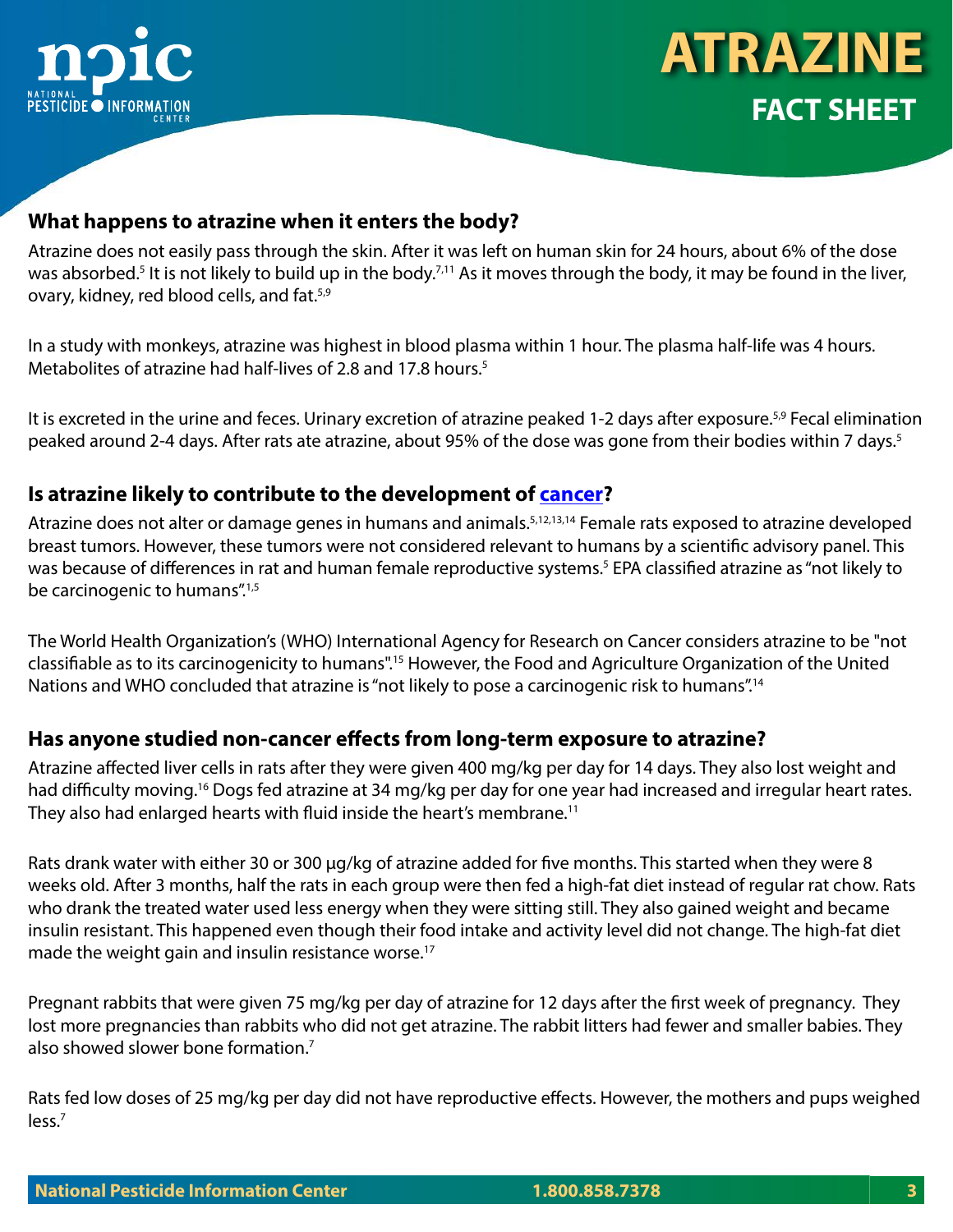

Pregnant rats ate moderate doses of 100 mg/kg of atrazine for seven days during the third week of pregnancy. More infant rats died than when their mothers were not fed atrazine.<sup>18</sup>

Female rats ate moderate doses of 100 mg/kg per day of atrazine for at least five days during the last week of pregnancy. Their daughters reached puberty later than expected. This did not happen at doses of 20 mg/kg per day. Reproductive cycles were disrupted in female rats after eating low doses of 3.12 mg/kg per day for four days. It also happened in rats fed 3.65 mg/kg per day for six months. However, this did not harm pregnancies or change the female rats' fertility. Puberty was delayed in young male rats fed low doses of at least 12.5 mg/kg per day for 20 days.<sup>5</sup>

The EPA uses a benchmark dose to set a limit of 2.42 mg/kg per day for four days for estimating risks to humans. This was based on atrazine's effects on luteinizing hormone. This hormone normally affects embryo development. It also affects fertility by leading to the release of eggs from ovaries.<sup>5</sup> See the text box about **benchmark dose**.

A reference dose of 0.1 mg/kg per day over a lifetime is not expected to have adverse health effects.<sup>5</sup> At expected levels of exposure through use and diet, EPA determined atrazine is not likely to affect hormone function in humans.<sup>19</sup>

**Benchmark Dose: The benchmark dose is based on the benchmark response. The benchmark response represents some set percent change from baseline or controls. Scientists look at two factors to decide how much change is of concern. They look at both the pesticide's potential negative effect and the strength of evidence. They consider both short-term and long-term exposures. The threshold is set at the lowest dose that led to a negative effect in tested animals. EPA does not expect any harm to come from exposures below the benchmark dose.5,20**

Epidemiology looks at what has happened to people and what health problems they have to see if the two are related. A number of epidemiology studies have looked at possible human health effects from exposure to atrazine. Some studies found effects on human health, but others have not. These studies help guide more research. They may also provide information about possible risk. They do not prove that exposure leads to harm.

A study in Texas found that mothers who lived in areas where more atrazine was used had a greater chance of giving birth to children with birth defects in their faces and skulls than mothers who did not. The more atrazine used in the county, the greater the chance of birth defects. $21$ 

Researchers collected urine from pregnant women in France. They tested the urine for atrazine or its metabolites to estimate exposure to atrazine. Babies whose mothers were exposed to atrazine during pregnancy grew more slowly. The babies had smaller head circumference than babies whose mothers were not exposed to atrazine during pregnancy.<sup>22</sup>

Women living in areas in Illinois where atrazine is heavily used had more irregular menstrual periods than women living in agricultural areas in Vermont, where less atrazine is used. Atrazine measured in the residential water was 0.4 µg/L in Vermont but 0.7 µg/L in Illinois. The more water women in Illinois drank, the more likely they were to have delayed periods.<sup>23</sup>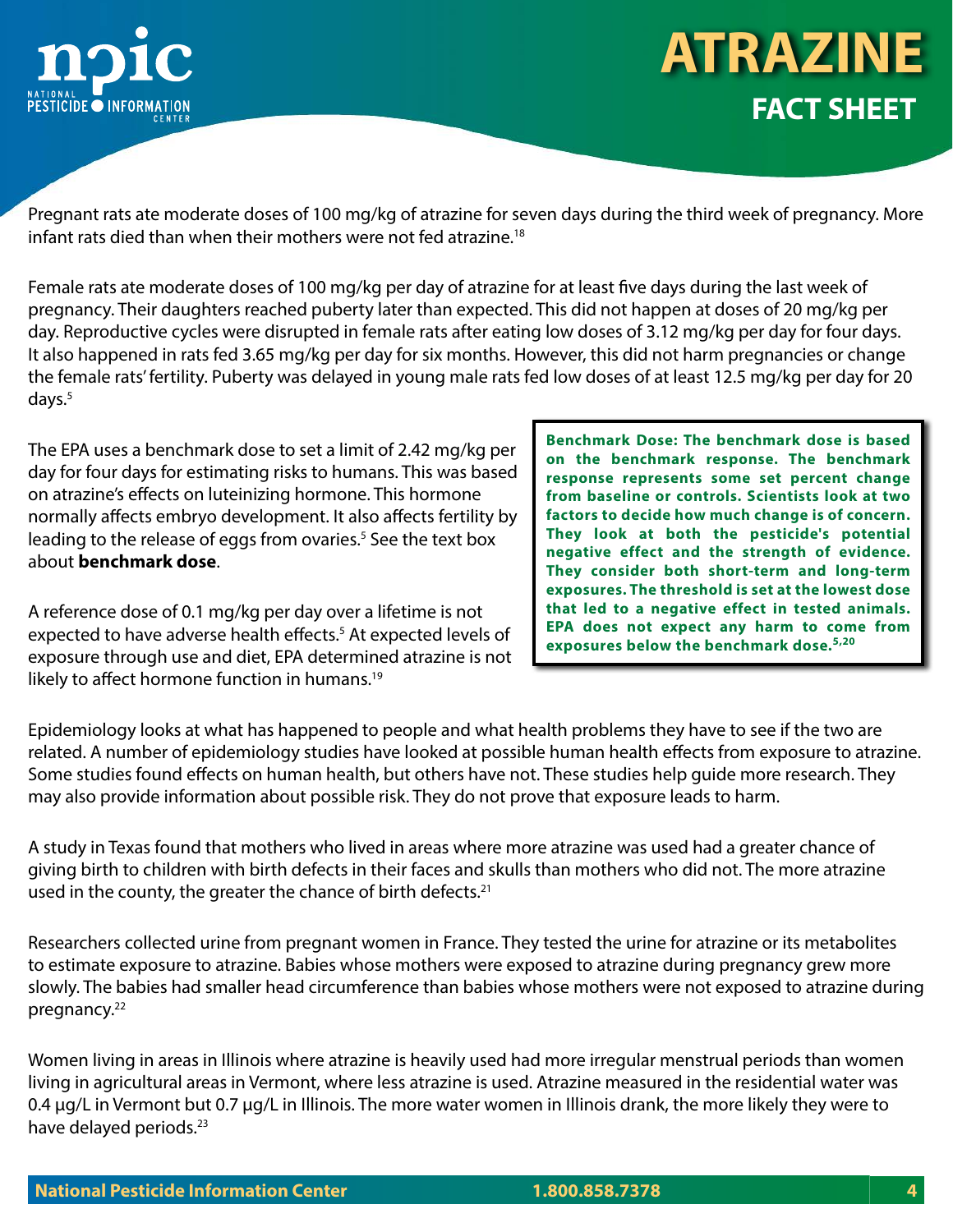



Farmers have reported information on their health and use of pesticides in the Agricultural Health Study. Farmers who used atrazine were more likely to have both allergic and non-allergic wheezing. The chance of reporting wheezing increased with how often the farmers reported using atrazine.<sup>24</sup>

Researchers using Agricultural Health Study data found that people who had been exposed to more atrazine had a higher risk of end-stage renal disease (kidney failure) compared to people who had not been exposed. As atrazine use increased, risk of end-stage renal disease also increased.25

Farmers in the Agricultural Health Study who used more atrazine also had a greater increase in body-mass index (BMI) than other farmers as they got older.<sup>26</sup>

### **Are children more sensitive to atrazine than adults?**

Research shows that children are not more sensitive to atrazine than adults.<sup>5</sup> However, children may act in ways that put them at greater risk of being exposed. For example, they may spend more time on the ground. They may also be more likely to place their hands in their mouths after touching treated areas.

#### **What happens to atrazine in the environment?**

Atrazine is broken down slowly by water, sunlight, and microorganisms.<sup>5</sup> Without oxygen, atrazine has a <u>half-life</u> of around 578 days in water.<sup>1</sup> Atrazine has a half-life of 168 days in water exposed to sunlight.<sup>27</sup> Once applied, atrazine is not expected to come back up into the air as vapor.<sup>1,4</sup> If in the air, atrazine degrades quickly, with an estimated half-life of 14 hours.<sup>11</sup>

Atrazine has a low to moderate solubility in water.<sup>1,28</sup> Atrazine does not bind well to soil and can easily move in it.<sup>27</sup> It has an average half-life in soil of around 60-75 days.<sup>4,29</sup> It breaks down more slowly in less acidic soil, and under cool, dry conditions.<sup>4,30</sup> Atrazine may be more persistent in colder climates.<sup>1</sup>

Atrazine has a high potential to reach ground and surface water.<sup>31</sup> Atrazine can be found in low levels in some community water systems. Contact your [local water provider](http://npic.orst.edu/swcdmlr.html) for more information.

Atrazine is absorbed through leaves or roots and moves throughout the plant.<sup>4</sup> Atrazine is not expected to bind to foliage and may wash off from treated plants. Atrazine was found to have a half-life of around 13 days in living foliage, and 66 days in leaf litter. When applied to turf, atrazine had a half-life of 5-9 days, depending on the formulation.<sup>1</sup> Atrazine collects in the growing points of plants.<sup>2</sup> It remains highly toxic to plants as they grow from seedlings to mature plants.<sup>27</sup>

### **Can atrazine affect fish or other [wildlife?](http://npic.orst.edu/envir/wildlife.html)**

Atrazine is slightly to moderately toxic to fish, including guppies and rainbow trout, following exposures of four days or less.27,30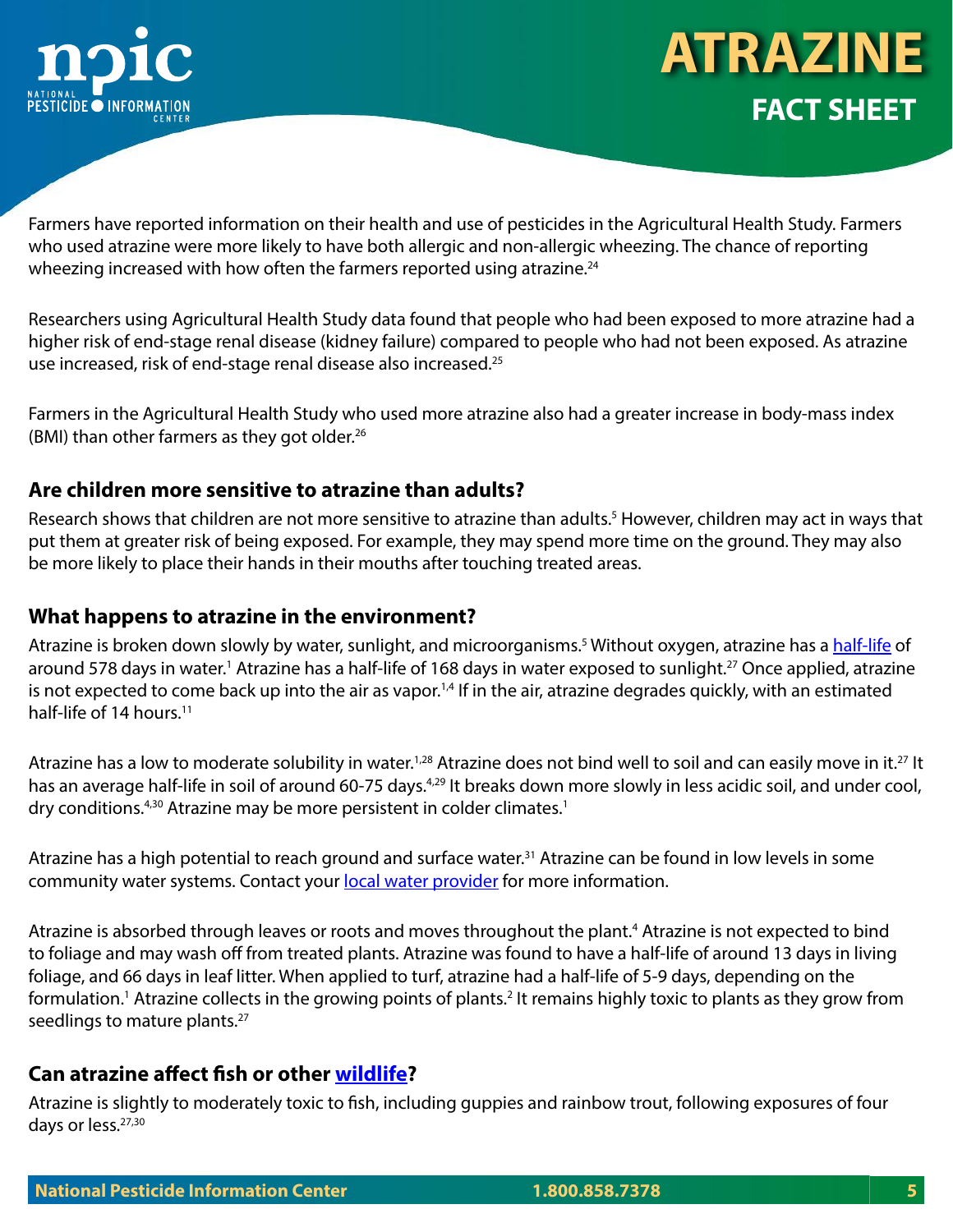

Atrazine exposure for two days is highly toxic to freshwater invertebrates and very highly toxic to marine invertebrates, including midges and marine shrimp.<sup>27</sup> It is slightly toxic to water fleas.<sup>30</sup>

Atrazine is practically non-toxic to honeybees through short-term contact or ingestion. $27,30$  It is very low in toxicity to earthworms.  $30,32$ 

Atrazine is practically non-toxic to slightly toxic to ducks and quail if eaten in the short term.27,30 Atrazine exposure in the diet at 225 mg/kg over a longer time period in ducks caused changes in egg production and the number of live chicks.<sup>27</sup>



photo credit: alexas\_fotos, pixabay

Amphibians are at risk from long-term (chronic) exposure. Across several studies, there were effects on mortality, development, growth, and

reproduction. These effects were seen at amounts either measured in the environment or estimated based on field data. Effects varied by species.<sup>27</sup>

In fish, amphibians, aquatic plants, and aquatic invertebrates, the breakdown products of atrazine were less toxic than atrazine. Breakdown products of atrazine were found to be equally or slightly more toxic to birds and mammals.<sup>27</sup>

The EPA modeled risks to wildlife based on atrazine's toxicity and on how it is currently used. The risk assessment found that non-target plants and animals might be harmed depending on the application.<sup>27</sup>

The EPA concluded that 52 out of 59 species of birds would raise fewer young if they were exposed to atrazine. Five bird species often found in cornfields might produce fewer broods of nestlings per year. The EPA's models suggested that small mammals were at long-term risk near fields sprayed with atrazine. Small mammals could be harmed at up to 250 feet away from the crop.<sup>27</sup>

Plant communities could be harmed by runoff and spray [drift](http://npic.orst.edu/reg/drift.html) even if less atrazine was sprayed than usual. The EPA found that aquatic vegetation that was not intended to be controlled by atrazine was likely to be harmed. This was the case even when less atrazine was used and most of it bound to soil. Injuring the non-target plants may have effects on the aquatic ecosystem.<sup>27</sup>

EPA scientists modeled what would happen to fish from long-term exposure to atrazine from runoff and spray drift. The models suggested that the fish might be harmed at all application rates. They also suggested that amphibians living in water may also be at risk. This was based on what other scientists had found, results from surface water testing, and models.<sup>27</sup>

Atrazine is not expected to accumulate in animals.<sup>33</sup>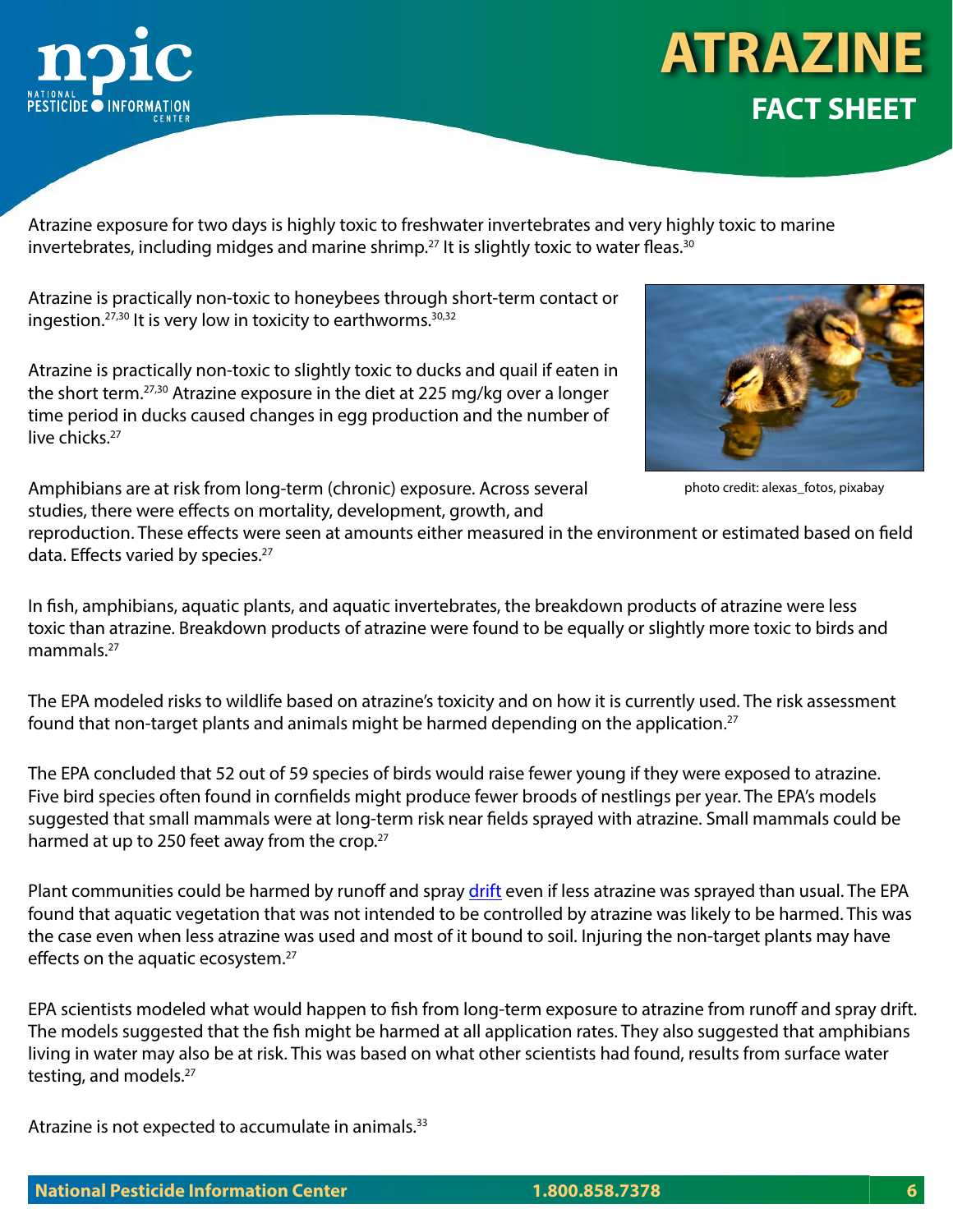

## **Where can I get more information?**

For more detailed information about atrazine please visit the list of [referenced resources](http://npic.orst.edu/factsheets/atrazinerefs.html), call the National Pesticide Information Center, Monday - Friday, between 8:00am - 12:00pm PT (11:00am - 3:00pm ET) at 800-858-7378 or visit us on the web at [npic.orst.edu](http://npic.orst.edu). NPIC provides objective, science-based answers to questions about pesticides.

### **Date Published: February 14, 2020**

NPIC aims to use the best scientific resources available at the time fact sheets are written. NPIC does not have the resources to keep all of its fact sheets entirely up-to-date. All NPIC documents have dates that indicate when the material was updated. For more information about how NPIC selects scientific resources for inclusion in fact sheets, please see our page here: [npic.orst.edu/factsheets/review.html](http://npic.orst.edu/factsheets/review.html )

Please cite as: Hanson, W.; Strid, A.; Gervais, J.; Cross, A.; Jenkins, J. 2020. *Atrazine Fact Sheet*; National Pesticide Information Center, Oregon State University Extension Services. npic.orst.edu/factsheets/atrazine.html

#### **References**

- 1. *Interim Reregistration Eligibility Decision Atrazine*; U.S. Environmental Protection Agency, Office of Prevention, Pesticides, and Toxic Substances, Office of Pesticide Programs, U.S. Government Printing Office, 2003.
- 2. Roberts, T. Atrazine. *Metabolic Pathways of Agrochemicals*; Part One: Herbicides and Plant Growth Regulators; The Royal Society of Chemistry: Cambridge, UK, 1998.
- 3. *NPIC Product Research Online (NPRO): Atrazine*; National Pesticide Information Center: Corvallis, OR, 2019.
- 4. Shaner, D. L. *Herbicide Handbook-Atrazine*, 10th ed.; Weed Science Society of America: Lawrence, KS, 2014; pp 54-55.
- 5. *Draft Human Health Risk Assessment for Registration Review-Atrazine*; U.S. Environmental Protection Agency, Office of Chemical Safety and Pollution Prevention, U.S. Government Printing Office: Washington, DC, 2018.
- 6. *Atrazine Chemical Summary: Toxicity and Exposure Assessment for Children's Health*; U.S. EPA Office of Children's Health Protection, EPA Region 5 TEACH Workgroup, U.S. Government Printing Office: Washington, DC, 2007.
- 7. *Atrazine Risk Characterization Document*; California Environmental Protection Agency, Department of Pesticide Regulation, Medical Toxicology Branch: Sacramento, CA, 2001.
- 8. *Hazardous Substances Data Bank*; Atrazine, CASRN: 1912-24-9; U.S. Department of Health and Human Services, National Institutes of Health, National Library of Medicine. https://toxnet.nlm.nih.gov/cgi-bin/sis/search/ a?dbs+hsdb:@term+@DOCNO+413 (accessed Apr 2019), updated 2018.
- 9. Hayes, W. J.; Laws, E. R. Atrazine. *Handbook of Pesticide Toxicology Agents Classes of Pesticides*; Academic Press, Inc.: San Diego, CA, 1991; Vol. 3, pp 1381-1383.
- 10. Reigart, J. R.; Roberts, J. R. *Recognition and Management of Pesticide Poisonings: Atrazine*, 6th ed.; U.S Environmental Protection Agency, US Government Printing Office: Washington, DC, 2013.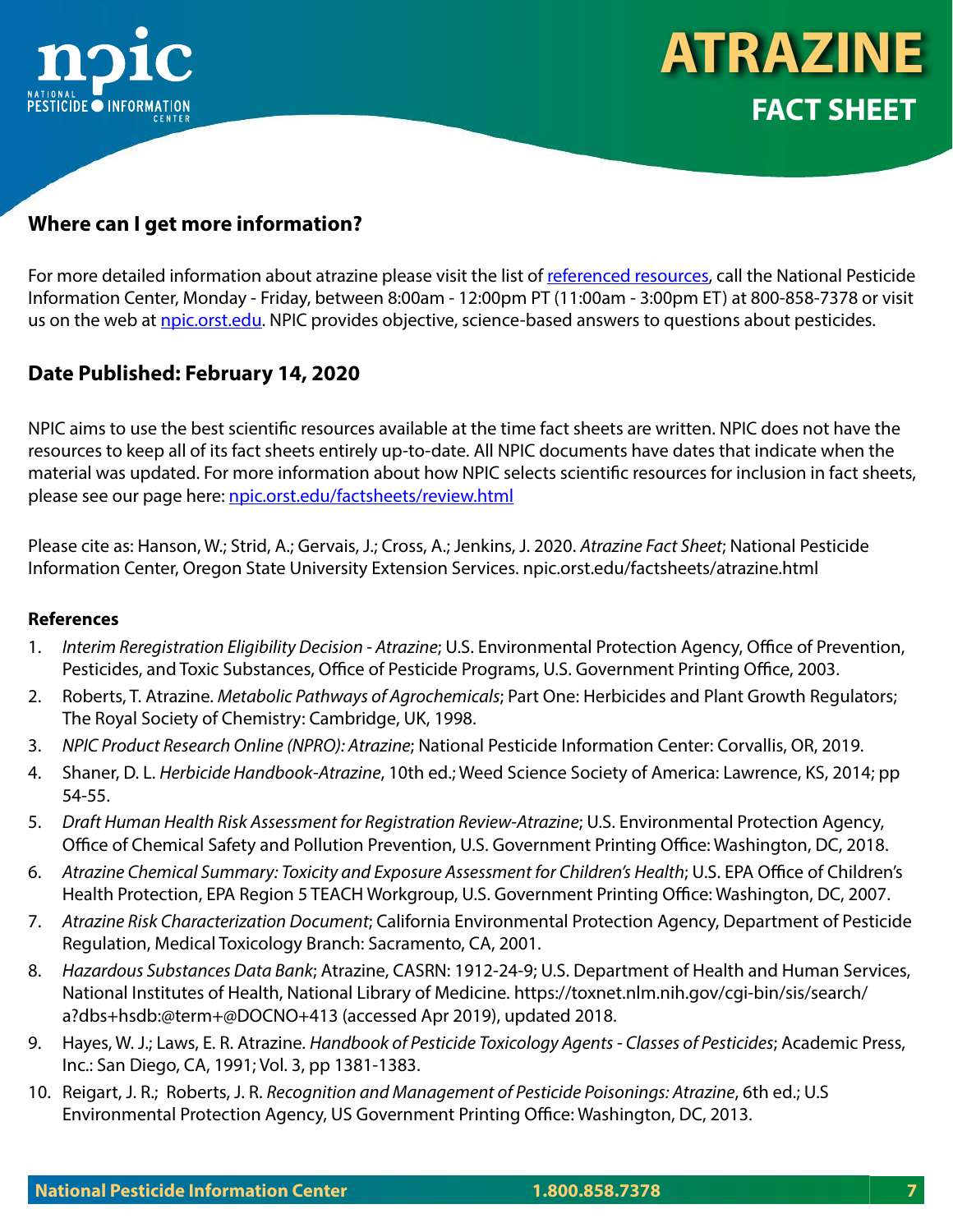

- **FACT SHEET ATRAZINE**
- 11. Coulombe, A. *Toxicological Profile for Atrazine*; U.S Department of Health and Human Services, Public Health Service, Agency for Toxic Substances and Disease Registry: Atlanta, 2003.
- 12. *Summary of Toxicology Data Atrazine*; California Environmental Protection Agency, Department of Pesticide Regulation, Medical Toxicology Branch: Sacramento, CA, 2000.
- 13. Cavas, T. In Vivo Genotoxicity Evaluation of Atrazine and Atrazine–Based Herbicide on Fish Carassius Auratus Using the Micronucleus Test and the Comet Assay. *Food Chem. Toxicol.* 2011, 49 (6), 1431–1435.
- 14. Atrazine. *Pesticide Residues in Food: Evaluations Part 2-Toxicological*; International Programme on Chemical Safety; Food and Agriculture Organization of the United Nations and World Health Organization: Geneva, 2007; pp 44-54.
- 15. *IARC Monographs on the Evaluation of Carcinogenic Risks to Humans- Some Chemicals That Cause Tumours of the Kidney or Urinary Bladder in Rodents and Some Other Substances*; World Health Organization, International Agency for Research on Cancer: Lyon, France, 1999; Vol. 73.
- 16. Campos-Pereira, F. D.; Oliveira, C. A.; Pigoso, A. A.; Silva-Zacarin, E. C. M.; Barbieri, R.; Spatti, E. F.; Marin-Morales, M. A.; Severi-Aguiar, G. D. C. Early Cytotoxic and Genotoxic Effects of Atrazine on Wistar Rat Liver: A Morphological, Immunohistochemical, Biochemical, and Molecular Study. *Ecotoxicol. Environ. Saf.* 2012, 78, 170–177.
- 17. Lim, S.; Young Ahn, S.; Chan Song, I.; Hee Chung, M.; Chul Jang, H.; Soo Park, K.; Lee, K.-U.; Kim Pak, Y.; Kyu Lee, H. Chronic Exposure to the Herbicide Atrazine Causes Mitochondrial Dysfunction and Insulin Resistance. *PloS One* 2009, 4 (4).
- 18. Davis, L. K.; Murr, A. S.; Best, D. S.; Fraites, M. J. P.; Zorrilla, L. M.; Narotsky, M. G.; Stoker, T. E.; Goldman, J. M.; Cooper, R. L. The Effects of Prenatal Exposure to Atrazine on Pubertal and Postnatal Reproductive Indices in the Female Rat. *Reprod. Toxicol.* 2011, 32 (1), 43–51.
- 19. *Endocrine Disruption Screening Program Weight of Evidence Conclusions on the Tier I Screening Assays for the List 1 Chemicals*; U.S. Environmental Protection Agency, Office of Chemical Safety and Pollution Prevention, U.S. Government Printing Office: Washington, DC, 2015.
- 20. *Benchmark Dose Technical Guidance*; Risk Assessment Forum, Office of Research and Development, U.S. Environmental Protection Agency, U.S. Government Printing Office: Washington, DC, 2012.
- 21. Agopian, A. J.; Cai, Y.; Langlois, P. H.; Canfield, M. A.; Lupo, P. J. Maternal Residential Atrazine Exposure and Risk for Choanal Atresia and Stenosis in Offspring. *J. Pediatr.* 2013, 162, 581–586.
- 22. Chevrier, C.; Limon, G.; Monfort, C.; Rouget, F.; Garlantezec, R.; Petit, C.; Durand, G.; Cordier, S. Urniary Biomarkers of Prenatal Atrazine Exposure and Adverse Birth Outcomes in the PELAGIE Birth Cohort. *Environ. Health Perspect.* 2011, 119 (7), 34–40.
- 23. Cragin, L. A.; Kesner, J. S.; Bachand, A. M.; Barr, D. B.; Meadows, J. W.; Krieg, E. F.; Reif, J. S. Menstrual Cycle Characteristics and Reproductive Hormone Levels in Women Exposed to Atrazine in Drinking Water. *Environ. Res.* 2011, 111, 1293–1301.
- 24. Hoppin, J. A.; Umbach, D. M.; Long, S.; London, S. J.; Henneberger, P. K.; Blair, A.; Alavanja, M.; Beane Freeman, L. E.; Sandler, D. P. Pesticides Are Associated with Allergic and Non Allergic Wheeze Among Male Farmers. *Environ. Health Perspect.* 2017, 125 (4), 535–543.